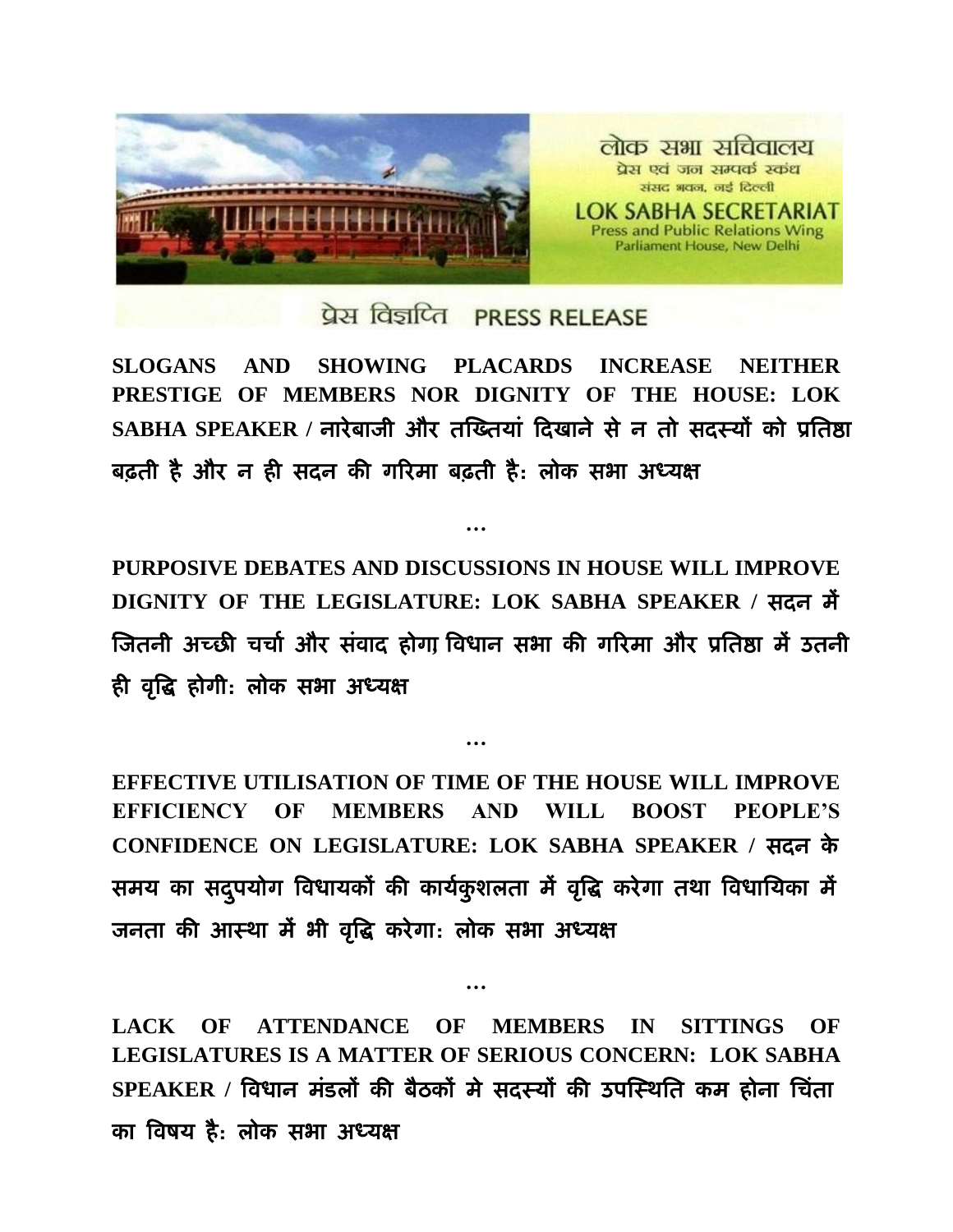**SIMPLE AND EFFECTIVE LEGISLATIONS WILL ENSURE SPEEDY JUSTICE TO PEOPLE: LOK SABHA SPEAKER /** कानून ख्जतना सयर औय प्रबावी फनेगा **,** उतना ही सहज औय शीघ्र न्माम रोगों को तभरेगा: रोक सबा अध्यक्ष

**…**

**…**

**'ONE NATION-ONE LEGISLATIVE PLATFORM' I.E. E-VIDHAN WILL CONNECT LEGISLATURES ON A SINGLE DIGITAL PLATFORM: LOK SABHA SPEAKER / '**एक देश-एक ववधामी प्रेटपॉभा**'** अथाात ्**E-Vidhan** ऩूये देश के विधान मंडलों को एक डिजिटल प्लेटफॉर्म पर जोड़कर लोकतांत्रिक इकाइयों को परस्पर जोड़ने का कार्य करेगा: लोक सभा अध्यक्ष

**LOK SABHA SPEAKER INAUGURATES ORIENTATION PROGRAMME FOR NEWLY ELECTED MEMBERS OF UTTAR PRADESH**  LEGISLATIVE ASSEMBLY IN LUCKNOW / लोक सभा अध्यक्ष ने लखनऊ में उत्तर प्रदेश विधान सभा के नवनिर्वाचित सदस्यों के लिए प्रबोधन कार्यक्रम का उद्घाटन दकमा।

**…**

**Lucknow; 20 May, 2022:** Lok Sabha Speaker Shri Om Birla inaugurated Orientation Programme organized for the newly elected members of the Uttar Pradesh Legislative Assembly and addressed the gathering, today.

**…**

Speaking on the occasion, Shri Birla said that the prestige and dignity of the Legislatures depends on dignity and behaviour of its Members. The better the discussion and dialogue in the House, the more there will be an increase in dignity and prestige of the legislature. Therefore, people's representatives must adopt the highest standards of conduct in the House and maintain the sanctity of the august House. Shri Birla also said that by creating disturbance inside the Houses or by showing slogans and placards, neither the prestige of the Members nor the dignity of the House increases. Therefore, we should not encourage such practices. He said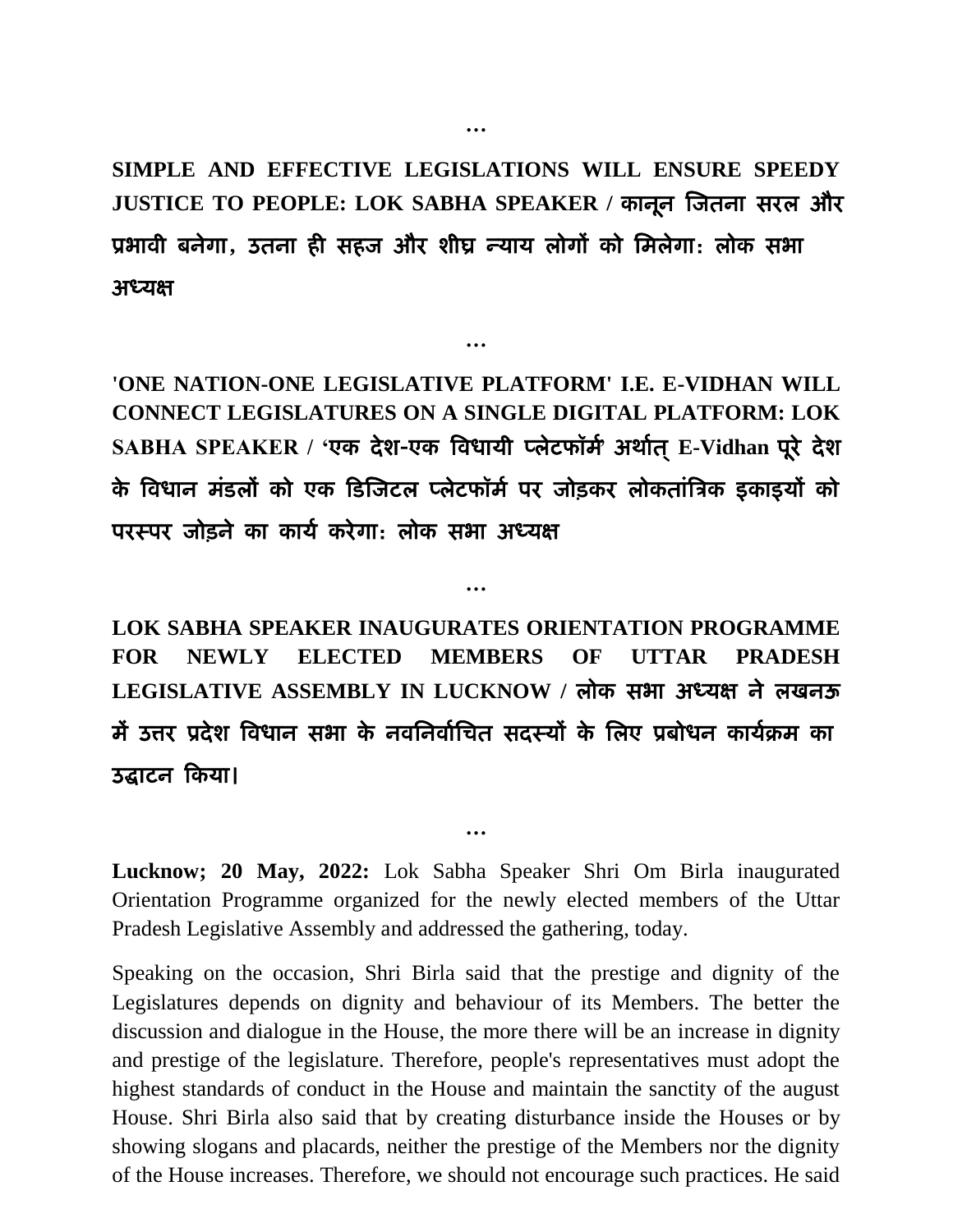that the legislatures are platforms for debates and discussion and not for sloganeering.

Shri Birla also said that the more serious and purposive the discussion and dialogue will be, it will lead to better outcomes in the form of better legislations which will bring positive change in the lives of people. Law is meant to change the lives of the people, to give rights to the people and to make their life easier and simpler. Therefore, the more simple and easy the law becomes, the more easy and speedy justice will be delivered to the people, said Shri Birla.

Referring to the importance of attendance in the House, Shri Birla said that the low attendance of MLAs in the Legislative Assembly is a matter of serious concern. The longer the public representatives will sit in the House, the more they will get guidance from their senior and experienced legislators and there will be meaningful discussions and dialogues in the House. Emphasizing on taking inputs from the people for making laws, the Speaker said that the people's representatives should take inputs from the people so that their hopes and aspirations can be incorporated in the legislations.

Referring to the effective use of technology by legislators, Shri Birla said that we all live in a digital era where rapid progress in information and communication technology has made a great impact on the role and functions of the Legislature and its members. It has completely changed the working of legislatures all over the world. He informed that the Legislatures of the entire country are being brought on a single digital platform through 'One Nation-One Legislative Platform' i.e. E-Vidhan which would not only develop our parliamentary system technologically, but would also work to connect all the democratic institutions of the country.

Emphasizing on the need for capacity building of the members in the Legislative Assemblies, Shri Birla said that legislators should be imparted proper training by optimum use of Information Technology in the Legislative Assemblies. Also, while making laws, briefing sessions should be organized for the MLAs. Shri Birla suggested that the members should get copies of the Bills on time as per the rules and regulations so that they can study the provisions of the law. This will ensure substantial discussion in the House.

Referring to Azadi Ka Amrit Mahotsav, Shri Birla called upon all the members to work hard in the direction of socio-economic transformation of the poor and deprived people standing at the last rung of the society.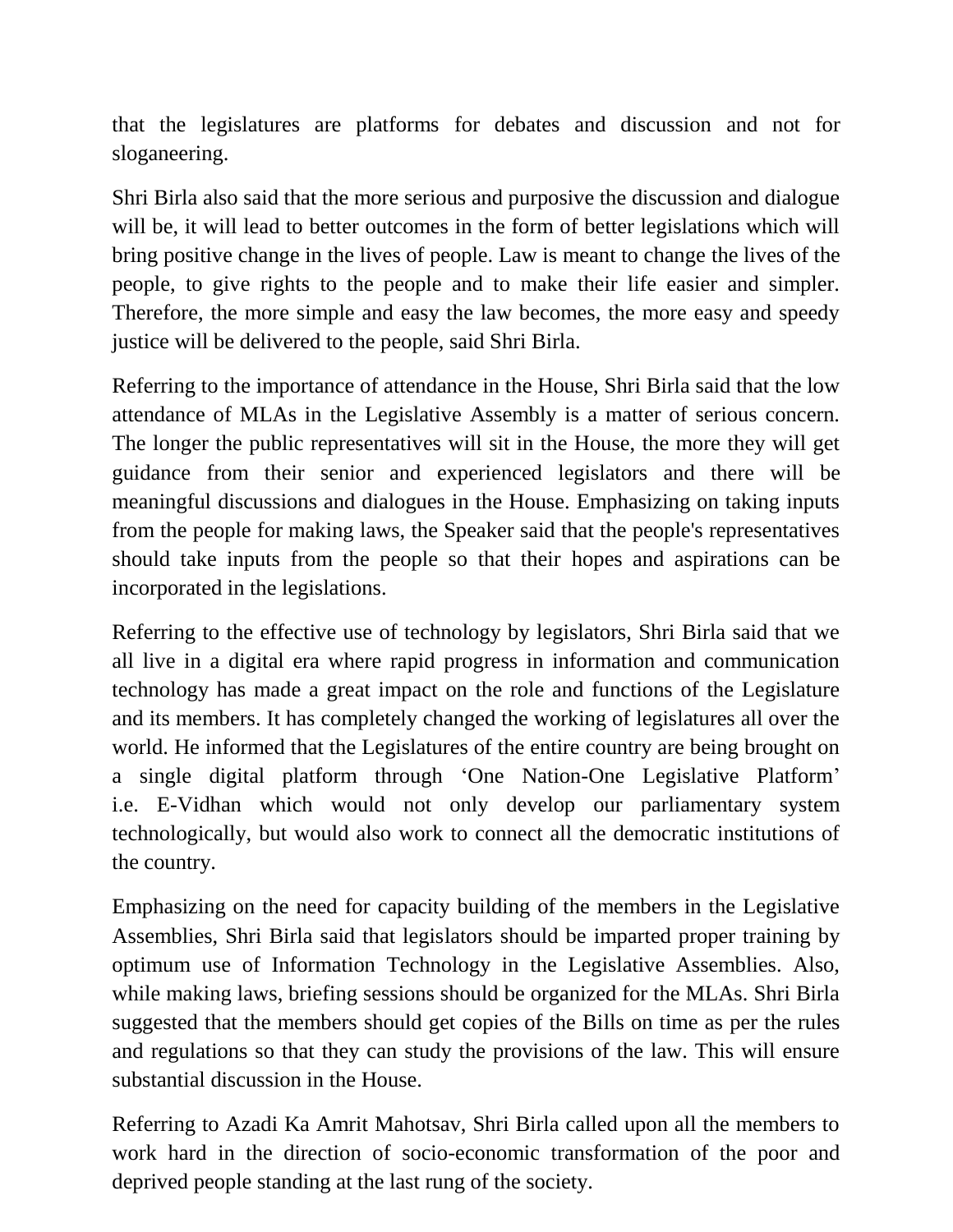Shri Birla expressed happiness that the present Legislative Assembly of Uttar Pradesh is unprecedented in many respects as 47 women members have been elected to the Legislative Assembly, which is the highest number of women members in the State Assembly so far. Apart from this, more than 100 members have been elected for the first time to this assembly while more than 200 members have been re-elected. He appealed to the new members of the Assembly to properly study the procedures of the House so that they can contribute effectively and meaningfully during the deliberations.

On this occasion, the Chief Minister of Uttar Pradesh, Shri Yogi Adityanath and Speaker of the Vidhan Sabha, Shri Satish Mahana also addressed the MLAs. Ministers and MLAs of the Government of Uttar Pradesh were also present on the occasion.

Later in the day, Shri Birla met the Governor of Uttar Pradesh, Smt. Anandiben Patel and discussed several important issues. Earlier, Shri Birla met the Chief Minister of Uttar Pradesh, Shri Yogi Adityanath and discussed about strengthening the democratic tradition of legislatures. Shri Birla also met many eminent persons during his visit to Lucknow.

रखनऊ **20** भई**, 2022:** रोक सबा अध्मऺ श्री ओभ वफयरा ने आज उत्तय प्रदेश विधान सभा के नव-निर्वाचित सदस्यों हेतु आयोजित प्रबोधन कार्यक्रम का उद्घाटन किया एवं सभा को संबोधित किया।

इस अवसर पर बोलते हुए श्री बिरला ने कहा की विधान मडलों की प्रतिष्ठा और प्रामाणिकता तभी होगी , जब विधान सभा के जनप्रतिनिधियों की अच्छी प्रामाणिकता होगी। सदन में जितनी अच्छी चर्चा और संवाद होगा, विधान सभा की गरिमा और प्रतिष्ठा में उतनी ही वृद्धि होगी। जनप्रतिनिधियों के आचरण और व्मवहाय से ही सदन की गरयभा फढ़ती है। इसतरए हभें सदन के अांदय आचयि के उच्चतम मानदंड अपनाना चाहिए और सदन की पवित्रता को कायम रखना चाहिए। श्री बिरला ने यह भी कहा की सदनों के अंदर व्यवधान उत्पन्न करने से या नायेफाजी औय तख्ततमाां ददखाने से न तो भाननीम सदस्मों को प्रततष्ठा फढ़ती है औय न ही सदन की गरिमा बढ़ती है। इसलिए , हमें ऐसी प्रथाओं को उत्साहित नहीं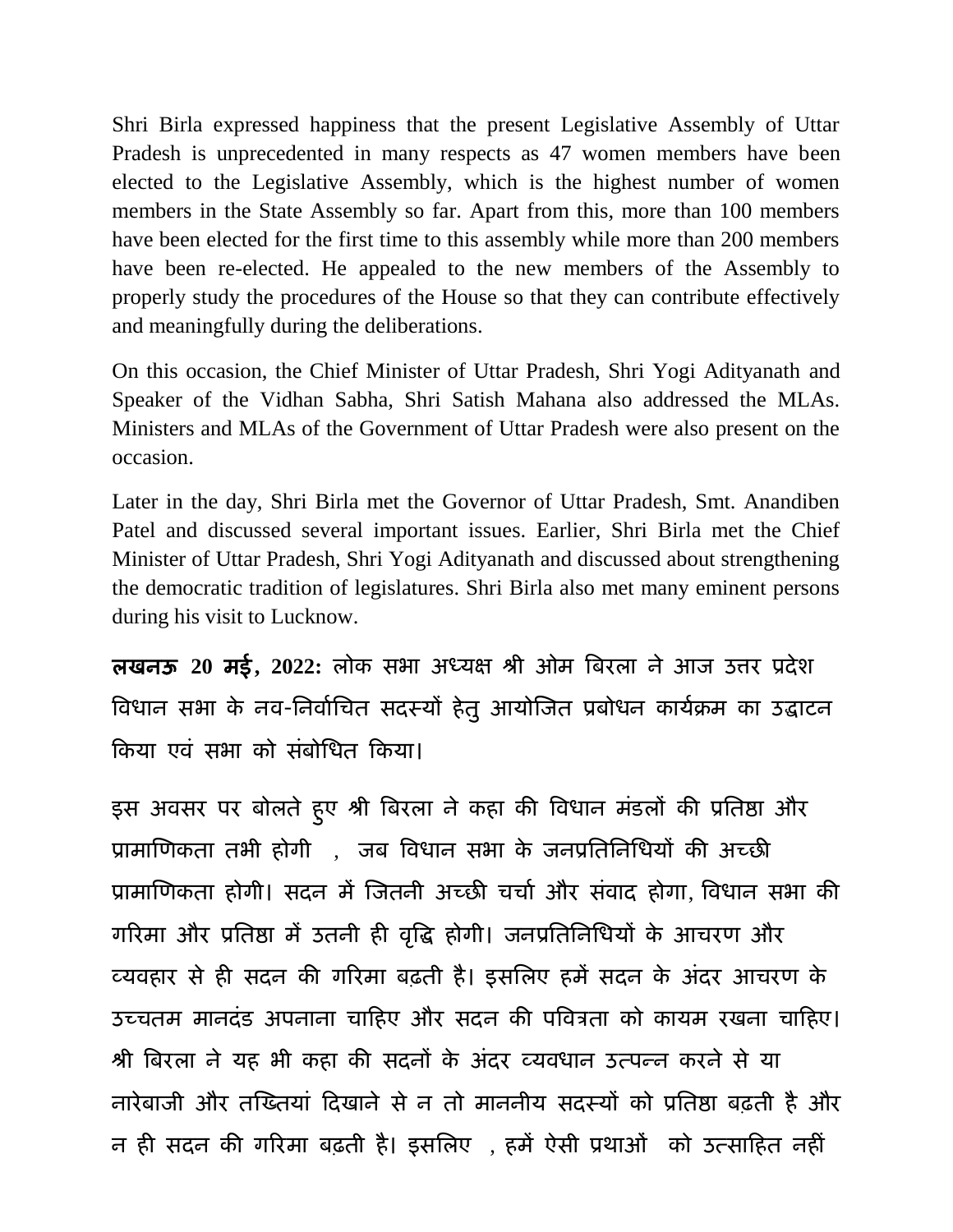करना चाहिए। उन्होंने कहा की सदन चर्चा और संवाद के लिए है न की नारेबाजी के तरए ।

श्री बिरला ने यह भी कहा की कानून बनाते समय जितनी गंभीर चर्चा होगी, संवाद होगा, उतना ही अच्छा कानून फनेगा औय उनसे रोगों के जीवन भें सकायात्भक परिवर्तन आएगा। कानून लोगों के जीवन को परिवर्तित करने के लिए , लोगों का अधिकार देने के लिए और उनके जीवन को सहज और सरल बनाने के लिए होता है। इसलिए कानून जितना सरल और सहज बनेगा , उतना ही सहज और शीघ्र न्माम रोगों को तभरेगा।

सदन में उपस्थिति के महत्व का उल्लेख करते हुए श्री बिरला ने कहा कि विधान सभा मे विधायकों की उपस्थिति कम होना चिंता का विषय है। जनप्रतिनिधि सदन भें ख्जतनी देय तक फैठेंगे, उतना ही उनको वरयष्ठ एवां अनुबवी ववधामकों का मार्गदर्शन मिलेगा और सदन में सार्थक चर्चा और संवाद होंगे। लोकसभा अध्यक्ष ने कानून बनाने के लिए लोगों से इनपुट लेने पर जोर देते हुए कहा कि जनप्रतिनिधियों को लोगों से इनपुट लेना चाहिए ताकि उनकी आशाओं और आकांक्षाओं को विधानों में शामिल किया जा सके।

श्री बिरला ने विधायकों द्वारा प्रौद्योगिकी के प्रभावी उपयोग का उल्लेख करते हुए कहा कि हम सभी डिजिटल युग में जी रहे हैं, जहां सूचना एवं संचार प्रौद्योगिकी में होने वाली तीव्र प्रगति ने विधायिका और इसके सदस्यों की भूमिका और कार्यों पर बहुत प्रभाव डाला है। इसने सपूर्ण विश्व के विधान मडलों के कार्यकरण की शैली को बिल्कुल बदल दिया है। उन्होंने सूचित किया कि सांएक देश-एक विधायी प्लेटफॉर्म'अर्थात् E-Vidhan के द्वारा पूरे देश के विधान मंडलों को एक डिजिटल प्लेटफॉर्म पर लाया जा रहा हैं। उन्होंने कहा कि यह एक ऐसा पोर्टल होगा ,जो न केवल हमारी संसदीय प्रणाली को तकनीकी रूप से विकसित करेगा , बल्कि देश की सभी लोकतांत्रिक इकाइयों को परस्पर जोड़ने का कार्य भी करेगा।